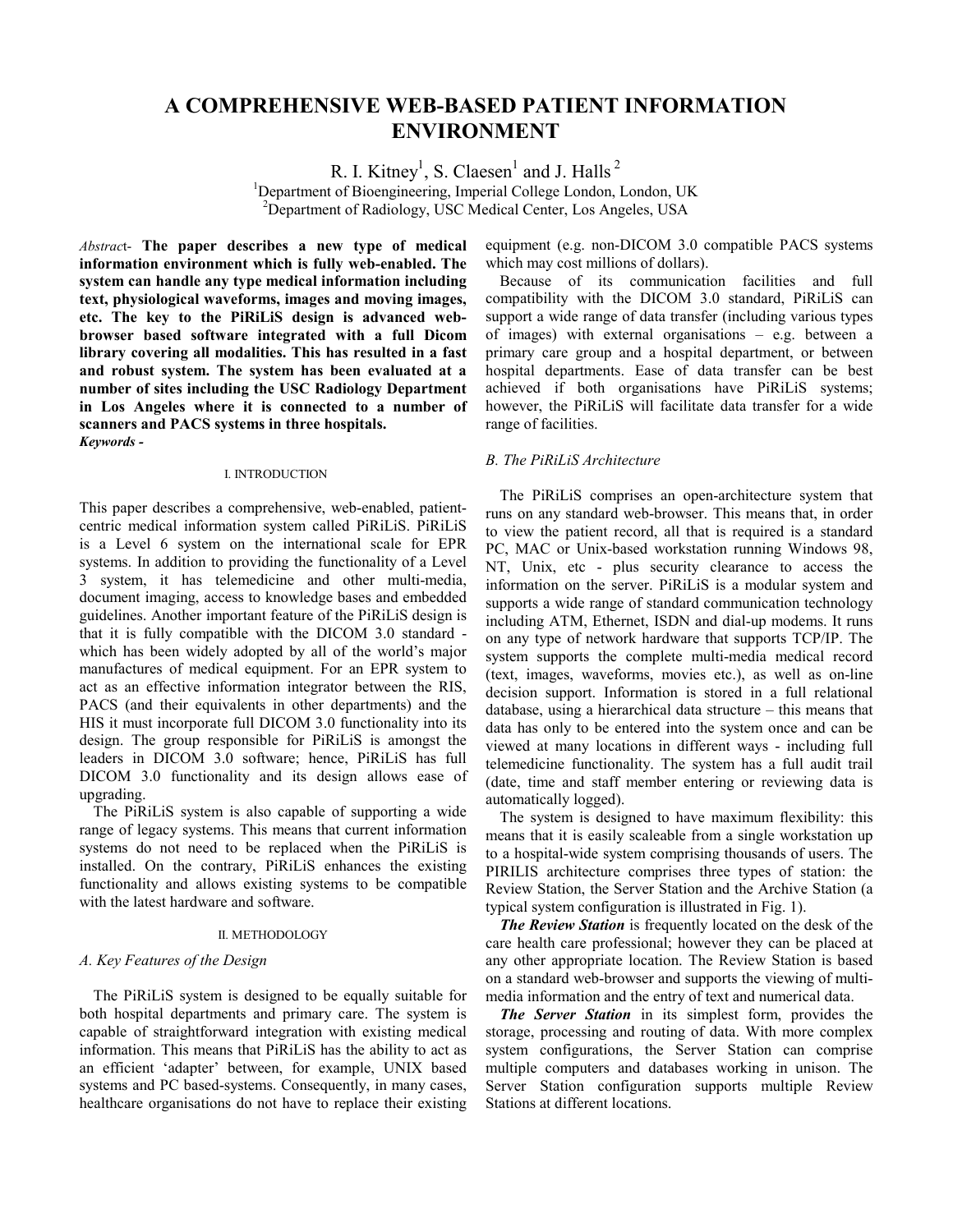| <b>Report Documentation Page</b>                                                                                                                                                                                                                                                               |                           |                                                    |                                     |  |
|------------------------------------------------------------------------------------------------------------------------------------------------------------------------------------------------------------------------------------------------------------------------------------------------|---------------------------|----------------------------------------------------|-------------------------------------|--|
| <b>Report Date</b><br>25 Oct 2001                                                                                                                                                                                                                                                              | <b>Report Type</b><br>N/A |                                                    | Dates Covered (from to)             |  |
| <b>Title and Subtitle</b><br>A Comprehensive Web-Based Patient Information Environment                                                                                                                                                                                                         |                           | <b>Contract Number</b>                             |                                     |  |
|                                                                                                                                                                                                                                                                                                |                           |                                                    | <b>Grant Number</b>                 |  |
|                                                                                                                                                                                                                                                                                                |                           | <b>Program Element Number</b>                      |                                     |  |
| Author(s)                                                                                                                                                                                                                                                                                      |                           | <b>Project Number</b>                              |                                     |  |
|                                                                                                                                                                                                                                                                                                |                           | <b>Task Number</b>                                 |                                     |  |
|                                                                                                                                                                                                                                                                                                |                           | <b>Work Unit Number</b>                            |                                     |  |
| Performing Organization Name(s) and Address(es)<br>Department of Bioengineering Imperial College London<br>London, UK                                                                                                                                                                          |                           | <b>Performing Organization Report Number</b>       |                                     |  |
| <b>Sponsoring/Monitoring Agency Name(s) and Address(es)</b>                                                                                                                                                                                                                                    |                           |                                                    | Sponsor/Monitor's Acronym(s)        |  |
| US Army Research, Development & Standardization Group<br>(UK) PSC 802 Box 15 FPO AE 09499-1500                                                                                                                                                                                                 |                           | <b>Sponsor/Monitor's Report Number(s)</b>          |                                     |  |
| <b>Distribution/Availability Statement</b><br>Approved for public release, distribution unlimited                                                                                                                                                                                              |                           |                                                    |                                     |  |
| <b>Supplementary Notes</b><br>Papers from 23rd Annual International Conference of the IEEE Engineering in Medicine and Biology Society, October<br>25-28, 2001, held in Istanbul, Turkey. See also ADM001351 for entire conference on cd-rom., The original document<br>contains color images. |                           |                                                    |                                     |  |
| <b>Abstract</b>                                                                                                                                                                                                                                                                                |                           |                                                    |                                     |  |
| <b>Subject Terms</b>                                                                                                                                                                                                                                                                           |                           |                                                    |                                     |  |
| <b>Report Classification</b><br>unclassified                                                                                                                                                                                                                                                   |                           | <b>Classification of this page</b><br>unclassified |                                     |  |
| <b>Classification of Abstract</b><br>unclassified                                                                                                                                                                                                                                              |                           |                                                    | <b>Limitation of Abstract</b><br>UU |  |
| <b>Number of Pages</b><br>2                                                                                                                                                                                                                                                                    |                           |                                                    |                                     |  |